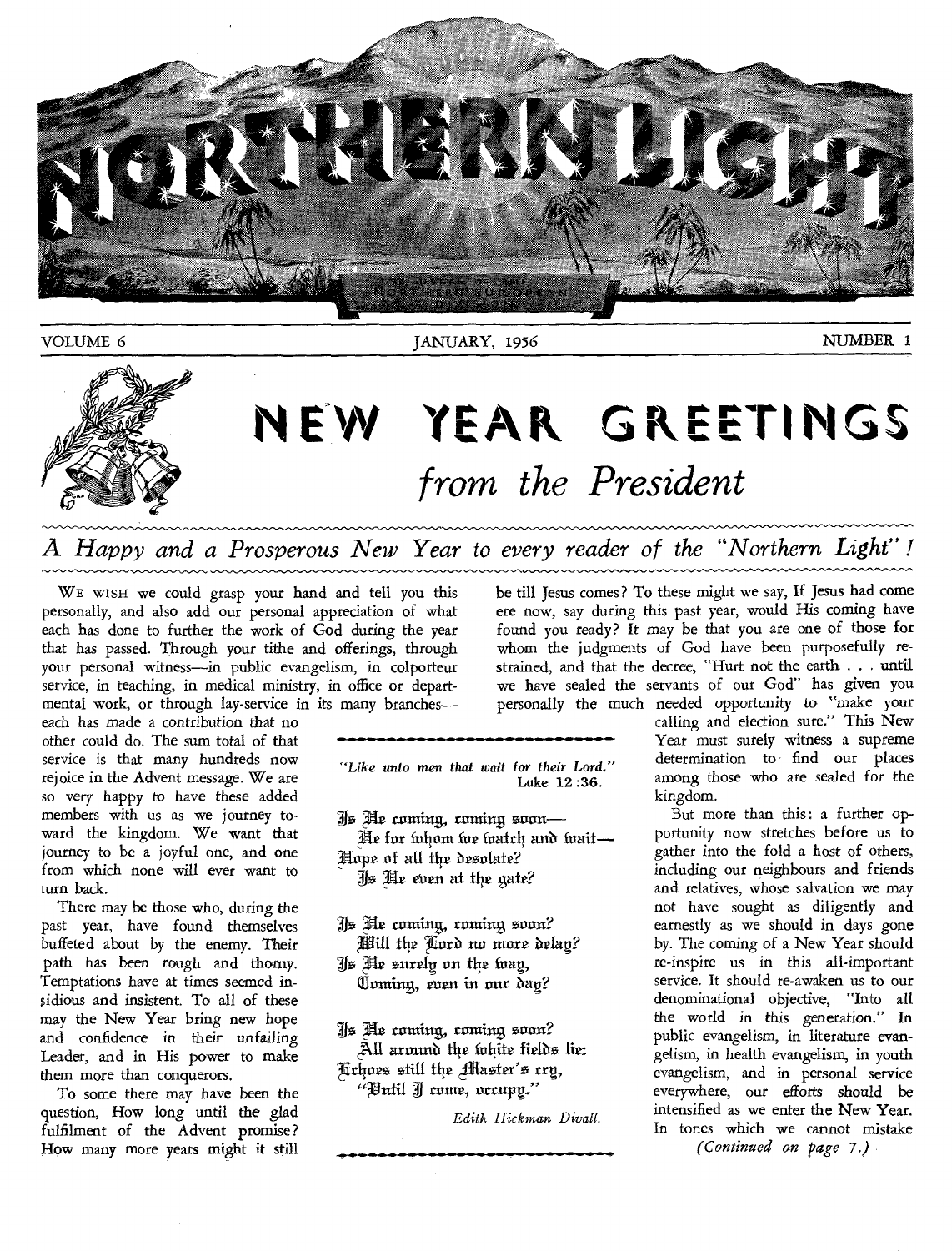

TNISHA is more than just another upcountry village in rapidly developing Nigeria. For Inisha has today one of the most modern rural Maternity Centres in this country of some 30,000,000 people. Inisha Maternity Centre, a twenty-one bed obs'etrical hospital, has an interesting story that links it to the large chain of Seventh-day Adventist owned or operated medical institutions throughout the world.

It was back in the year 1947. I had received an urgent appeal from the town fathers of this village to come and open up a medical clinic in their town. Inisha is approximately fifty miles from the Seventh-day Adventist mission hospital, Ile-Ife, and in those days it was reached only by a most hazardous journey over a narrow dirt road which during the rainy season became a jungle-lined trail filled with chuck-holes and carved into deep ruts.

In West Africa where the patient doctor ratio is still about 40,000 of the population to each doctor, it was not because we had not enough medical work at Ile-Ife that the staff there decided to accept this call to extend our medical services. Somehow, this call seemed more urgent, if possible, more needy, and Providence was leading us.

Packing the hospital's half-ton pickup truck with needed medicines, injections, and dressings, the journey was started. A number of our senior African staff and male nursing students from the School of Nursing joined effort to assist with the clinic. Reaching the little village of Inisha, with a population of 10,000, great crowds of children and adults turned out to welcome us. "Ti Dokita

has come to our town! Ti Dokita has come to our town!!"

The town fathers informed me that I was the first white doctor to visit their village and to bring medical assistance to them. The welcome was most heartening and sincere. There was no medical building available then in which to conduct our clinic; however, the uniformity of the spirit of welcome was well manifested when the pastor of the Anglican church in the village offered to vacate two of the classrooms of their day school for temporary clinic facilities.

This was just the beginning of many happy and profitable visits to Inisha during the years. The appreciation and co-operation of the community will long warm the hearts of those who have worked with and for them. Especially do I well remember the day when the town fathers asked if the Seventh-day Adventist Mission would establish a permanent medical building and clinic in their town. I assured them that I knew the staff at the Ife Hospital were keenly interested in trying to help them and their people.

## **Inisha, in Oshun Country, Nigeria**

By Sherman A. Nagel, Junr., **M.D.,** 

*Medical Secretary, West African Union* 

*Inisha Maternity Centre.* 

However, it was with regret that I had to tell them that the Mission then had no funds for capital investment in their village, and that what resources were available were being used to build up the Ile-Ife Hospital to become a strong teaching medical centre. This did not discourage the hearts of the people of Inisha in the least. Already they had their next question ready. "How much, Dr. Nagel, would be needed to build a suitable clinic building and a small residence for the nurse to live in?" Having done considerable building at Ife I hastily gave them a figure, which easily represented a day's salary for each wage earner of their community.. Would this discourage them? Would the influence of the native medicine men turn the tide against this venture?

It was but a few days, when I returned again to their village, that the funds were turned over to my safe-keeping, and Inisha Seventh-day Adventist Dispensary, for it bears the name of our mission, was soon to become a reality.

Faithfully the *African charge* nurses have carried on their deeds of love and mercy at this dispensary, and faithfully, every two weeks, have the doctors or nursing sisters from the hospital at Ife travelled at times that very difficult road to conduct their regular clinics. The

*Officials and Dr. Sherman A. Nagel at the opening ceremony Inisha Maternity Hospital.* 



*(Page Twol*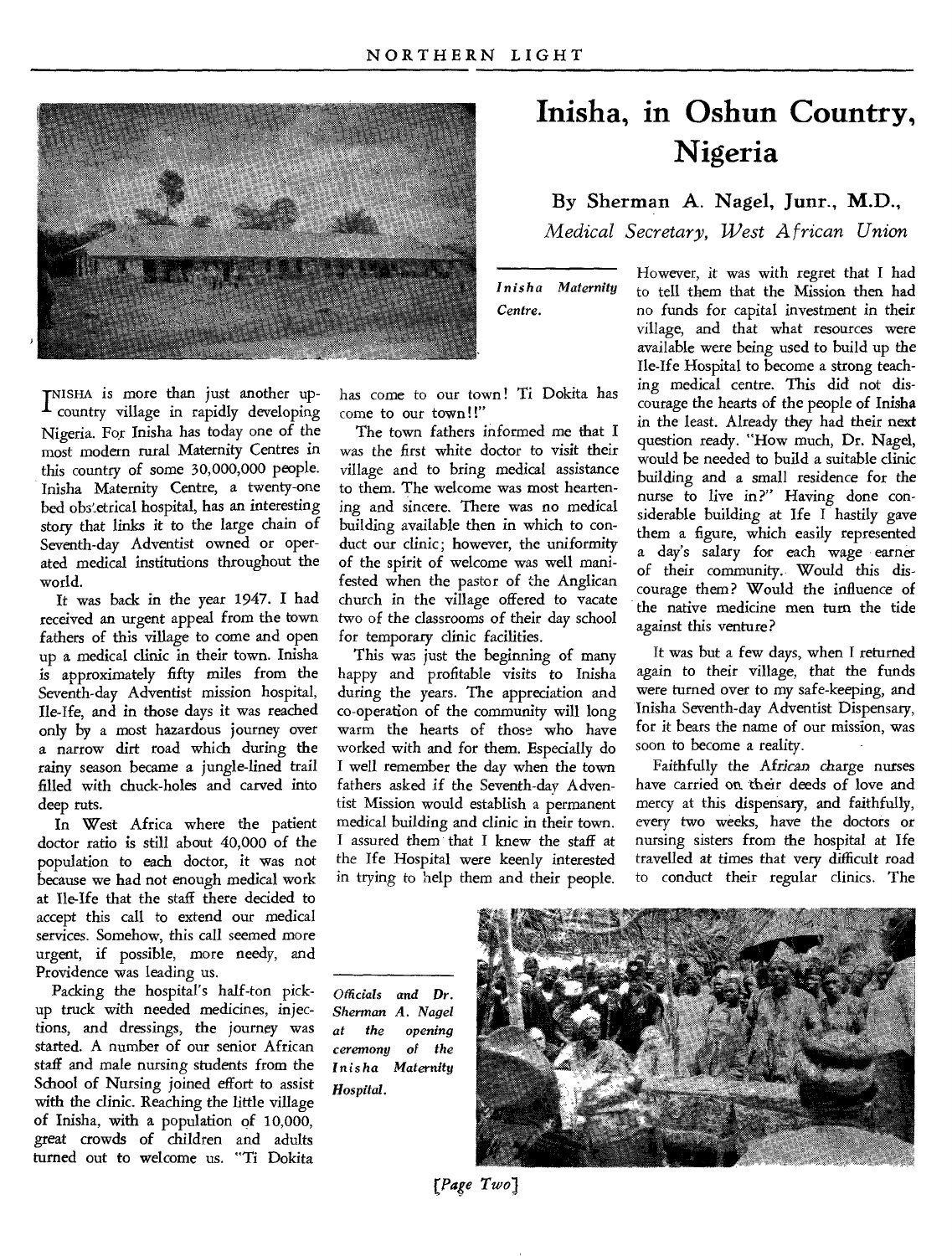spiritual and temporal blessings of this unit, however, were to expand.

The Inisha people, unique in their spirit of progress and interest in civic betterment, and having become extremely appreciative of the medical work the Seventh-day Adventist Church was doing in their midst, approached me with another challenging question. "Would the Seventh-day Adventist Hospital medical personnel at Ile-Ife be willing to expand their medical contribution to the Inisha community by building and supervising a maternity hospital in their area?"

There was no doubt of the need. There was no question about the deservability of this humble up-country community. But again came the big question—where was the money for this much larger project coming from? Could this community afford such a project? The Mission had no funds to expand its present medical facilities in Nigeria.

The town fathers waited for their answer. Once again the hard facts had to be laid before them. Interested in the project? Yes, very much so. But the Mission had no funds to establish a twenty-one bed maternity hospital in their area.

"But how much does the doctor think such a hospital might cost to build and equip?" I hardly dared to answer their question, for I knew such a project could easily take a week's earnings from each of the bread earners in the town. Could this energetic, though financially weak, community find such money ?

I had not many weeks to wait, however, for after telling them the amount, to my great surprise, three-fifths of the necessary funds were turned over to my custody with the promise that if the pro-

*The large crowd that gathe,- -1 from far and near to attend the* opening *ceremony of the Inisha Maternity Centre.* 



ject could just be started the balance of the necessary funds would soon be forthcoming.

To draw up the plans, to have them denominationally and governmentally approved, to draw up building contracts and purchase supplies, took some time. Then came the signal for the project to begin. The towns-people by the hundreds turned out to clear the forest and uproot the jungle from the selected site. The main building, 150 feet in length, built of cement block construction, in due course of time came to completion and the grand opening day arrived.

I quote in part from the Government's Press Release, Western Nigeria Information Service paper: "The town of Inisha . . . was in gay mood on Tuesday, October 18, 1955. Nearly all the 10,000 inhabitants of the town turned out to take part in a great ceremony—the opening of their . . . Maternity Centre.

"The opening ceremony was performed by the Minister of Public Health, Western Region, the Hon. S. 0. Igho-



*A view of one of the wards in the Inisha Maternity Centre, a twentyone bed obstetrical hospital.* 

daro, who in the course of a short speech said : 'I congratulate you and rejoice with you on this splendid effort. . . . The Regional Government is appreciative of your self-help and that is why approval has been given for a £1,000 grant for the completion of this building. Your government realizes that no nation can rise without its women, and no nation can survive without its children, and a Maternity Centre such as this, is an embodiment of these two truths.'

"The history of the Maternity Centre was told by the Medical Director of the Seventh-day Adventist Mission, Dr. S. A. Nagel. Nine years ago, he said, the Mission started its medical work in Inisha. . . A year or two afterward, the people of Inisha built themselves a dispensary. They soon found the great value of this dispensary and felt the next step would be a Maternity Centre.

"The Chiefs and Councillors got together and summoned a mass meeting of the people and the project was enthusiastically accepted. Five years ago contributions started.

"The Seventh-day Adventist Mission administered the funds, drew up the plan for the Maternity Centre and supervized the building. The people cleared the forest land, 800 feet by 800 feet, and now an elegant and well-equipped Maternity Centre is in operation in Inisha to serve not only the people of Inisha but those in the neighbouring towns and villages as well.

"Mr. J. A. Woye, member of the western House of Assembly, on behalf of the Inisha people and the Olokuku of

*(Concluded on page* 7.)

*[Page Three)*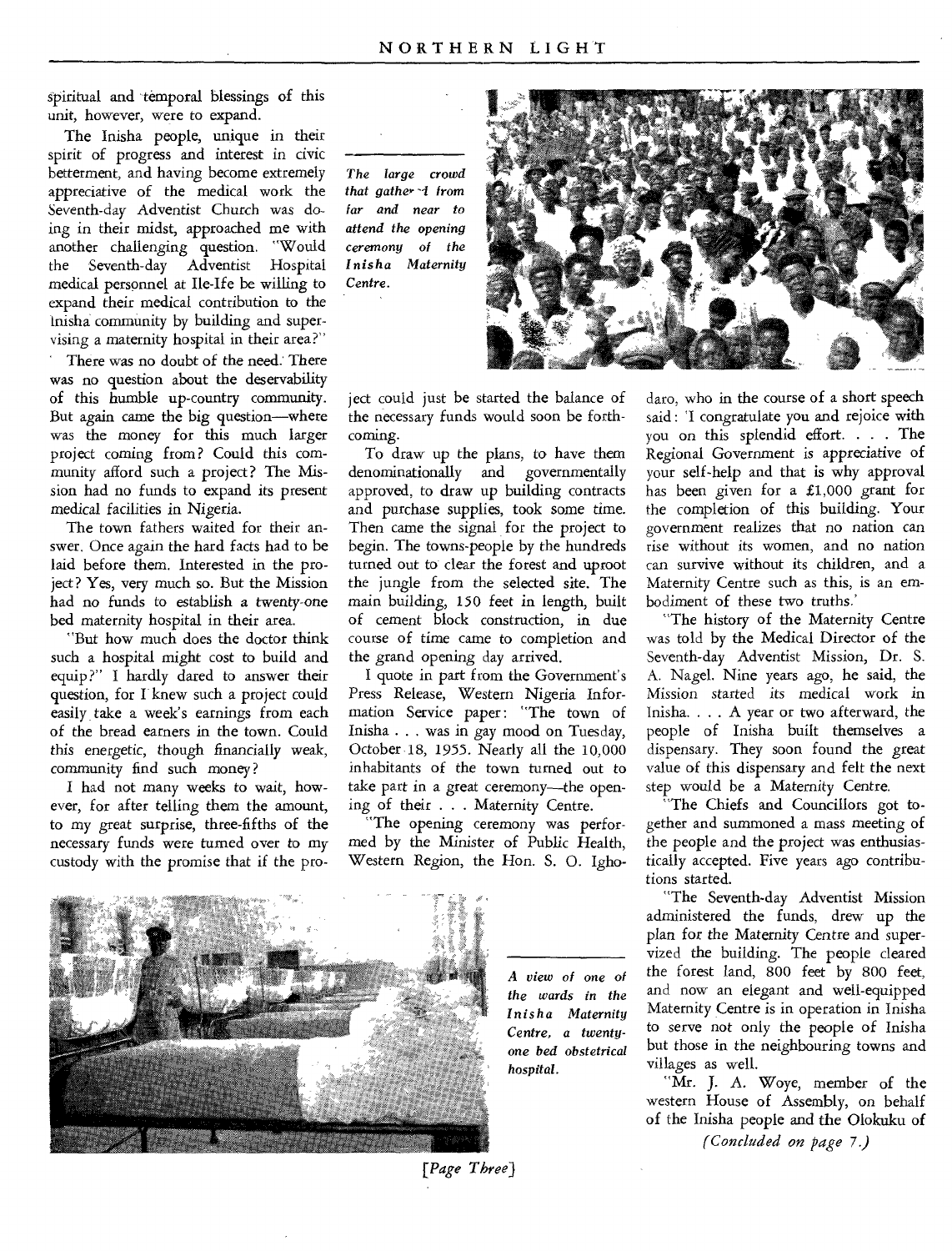

*The Advent church in Edinburgh, capital city of Scotland, also known as "the modern Athens."* 

#### **THE SCOTTISH MISSION**

THE total land area of Scotland consti-<br>
tutes about a third of the British tutes about a third of the British Isles, but north or south, east or west, a thread of history and romance binds Scotland into a whole, despite the diverse characteristics of the soft spoken Gael and of those whose blood may be Saxon or Scandinavian.

The population of Scotland numbers about 5,000,000, and lies mainly between the Forth and Clyde rivers, the greater part of the country being but thinly populated. Glasgow is the largest city and is second only to London in Britain.

The Advent message first came to Scotland in the month of July, 1898. When Brother McEvoy attended Adventist meetings in Ireland, there was not a single worker in the Scottish field. However by August of that year, a family by the name of Monteith decided to offer their services to help build up the work in this area, and reached Glasgow to find just one family, Sister Bleasby and her son and two daughters, and one other single man. In the north of Scotland a Sister Cox was keeping Sabbath, and together these dear souls composed the entire church membership in Scotland.

The Monteith family earnestly laboured in the colporteur work, striving to win others to the message in Glasgow and yet feeling almost overwhelmed by the task facing them. Brother Monteith sold *Present Truth* until he had 500 interested people reading this grand paper each week. Soon there were those who wished to keep the Sabbath, and as work with Sabbath free was very difficult to obtain, Brother Monteith divided his list of *Present Truth* subscribers among them and so the new believers went out to share their new-found faith.

By October of the same year, other families from England and Ireland came to help with the work. The first communion service ever held in Scotland was celebrated in Glasgow in a small hall in the Cowcaddens district.

In 1903 Elder Ritchie conducted an effort and had a fine baptism of thirty souls. How those early Sabbath-keepers must have rejoiced! And so we see the steady, although sometimes rather slow, progress of the work in this field, until in 1953 we had 400 baptized members. Today the figure stands at over 500. Surely we can "praise the Lord for His goodness, and for His wonderful works to the children of men."

The willingness and faithfulness of this small membership can be well appreciated by the way in which Scottish Sabbath-keepers uphold the work by means of their faithful tithe-paying.

When we realize that the sum of  $£18, -$ 000 has been willingly given to the Lord during the years 1952-1955, we know that many of our members are in a position to claim the promise of Malachi 3 :10.

The words, Harvest Ingathering, hold no dread for our Scottish believers, for our total grows yearly. Nevertheless it has taken really hard work and willing service as the following figures indicate: in 1953 the amount of £2,308 was collected; in 1954, £2,864, while over £3,000 was reached in 1955.

We have churches and companies in the following towns: Edinburgh, Glasgow, Dundee, Aberdeen, Dunfermline, Kirkcaldy, Stirling, and Kilmarnock, but of these only four meet in their own church buildings. In Edinburgh o u r church, which seats about 500 people, is indeed a beautiful and dignified building. The one in Dundee is smaller, seating 100, while Dunfermline houses about the same number and was recently erected for the small sum of  $£1,500$ . Our most dignified and beautiful building is to be found in Glasgow, and this has only recently been acquired. It is capable of seating about 700 people and was purchased for the small sum of £8,000. We in the Scottish Mission are very thankful firstly, that we can see so dearly the guiding hand of God iri the acquisition of this fine edifice, and secondly, for the financial assistance of the British Union in the purchasing of it, and last but not least, to the Glasgow members themselves for raising the wonderful sum of over

*The beautiful, new Advent church in the city of Glasgow.* 



*Page Four]*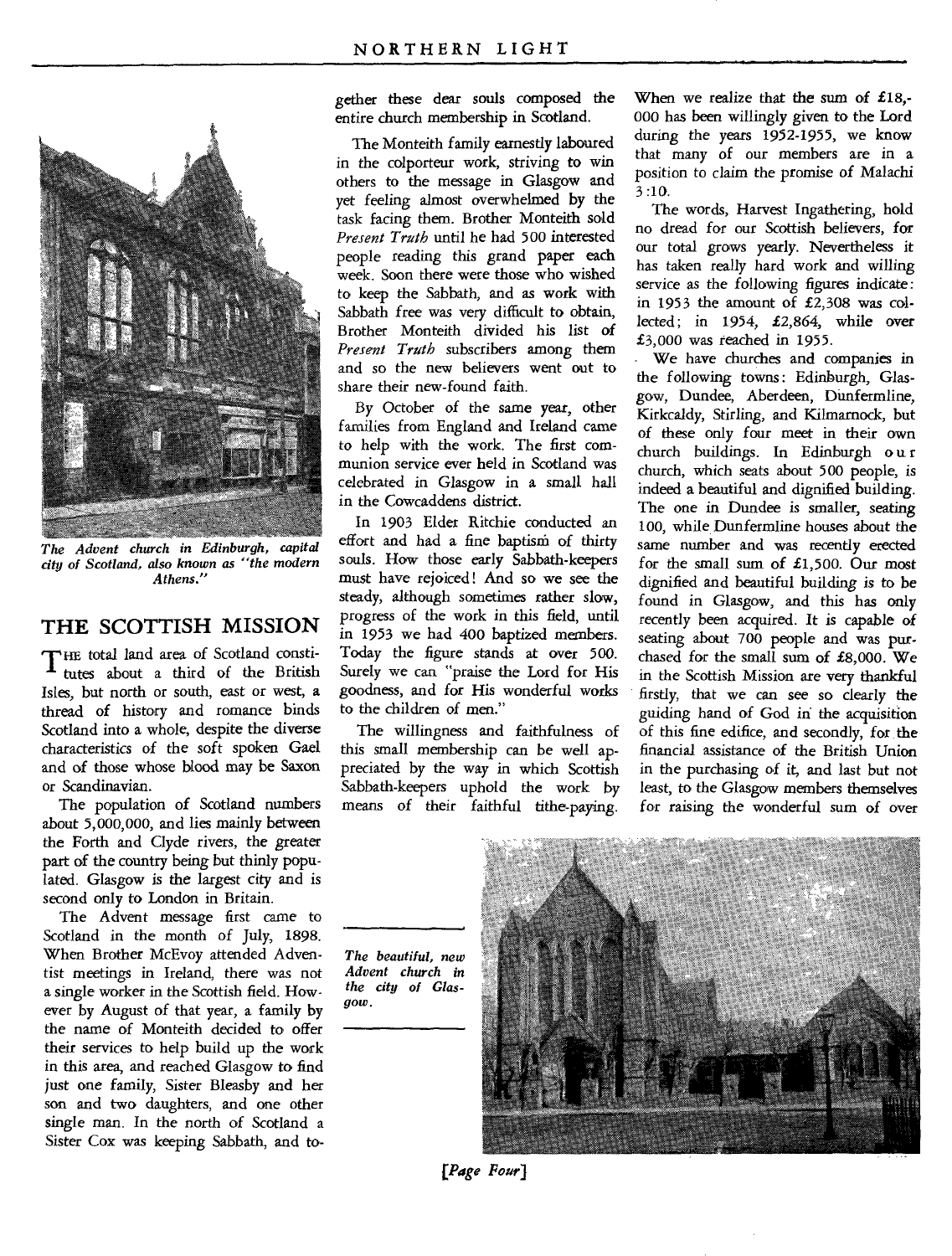£2,000. We must realize also that this building would never have been acquired but for the fine evangelistic work of *Pastor* I. McGougan and his team. We know too that Pastor McGougan would be the first to acknowledge the medical "arm" which played so important a part in attracting souls to hear the message. Dr. Gertrude Brown g a v e valiant service in the early part of the campaign, and we witnessed a large influx of souls as a result of this combined programme.

The Cinema Campaign conducted by Pastor D. J. Dabson in Dundee was a singular success and no praise is too high for the wonderful faith of Pastor and Mrs. Dabson in attempting such a large-scale campaign with the promise of so little money. Had not great faith been exercised, the rapid increase in membership would never have materialized. Pastor and Mrs. Dabson were ably assisted in their endeavours by the helpful cooperation of Brother K. Smith.

Pastor C. D. Baildam has confronted a number of difficulties in his campaign in the city of Stirling and much prejudice still remains, and our prayers are with Pastor and Mrs. Baildam as they labour together. They hope very soon to have a baptism which will be the firstfruits of Pastor Baildam's ministry in that area.

Our newest recruit to the Scottish Mission worker force is Brother G. Bryan who has recently graduated from Newbold College. He is caring for the work in Dunfermline and Kirkcaldy and has ambitious plans for the future. Special mention should be made of the way in which Mrs. Bryan is caring for the Dorcas Welfare work.

Under the able leadership of Brother M. C. Roe, the literature sales have continued to increase, and are now amounting to over £8,000 a year, and this with a reduced number of workers.

The needs of Scotland are varied and numerous, but we feel that first and foremost on the list, after the need for increased membership, comes the urgent cry for church *schools.* Particularly do I long to see one of these schools established in Glasgow where we have so many fine young people and children. Then we would like to see the inauguration of a Medical Department which would propagate our teachings through the channel *of* medical aid. Of course, our ever needy cause is that of evangelism, and my prayer is that God will in some way make it possible for us to evangelize those larger towns of Scotland that so much need the proclamation of our message. I am confident that if we are given the means and the men that Scotland will yield as rich a harvest of souls as any place in the Northern European Division.

BERNARD KINMAN, *President.* 

### **FROM THE FINLAND UNION**

#### **By G. A. Lindsay,** *Treasurer*

 $A^{\text{T}}$  THE quadrennial session of the East Nordic Union Conference held in Stockholm early in June this year, it was voted to divide the field into two union conferences to be known as the Finland Union Conference and the Swedish Union Conference provided the Northern European Division and the General Conference gave their approval to the plan. Approval has now been given by both these organizations.

The reason for the dividing of the East Nordic Union is chiefly due to language and monetary problems. As is well known, the Finnish and the Swedish languages have no common ground. Each belongs to an entirely different language group. Sometimes members of the union committee have had to speak through interpreters in their discussions in order that all could understand them, and this was very tiresome and slowed up the work considerably. Formerly the Swedish language played a more important rôle in the general affairs in Finland than nowadays. At one time most of our ministers in Finland knew the Swedish language. Many had attended our school in Sweden. Now our school in Finland, like our schools in other countries, places more emphasis on English than on any other modern language taught in the school. Hence, Swedish cannot continue to be the official language of committees on union-wide interests. The same language problem was also the deciding factor in permitting the Swedish Conference in Finland to join the conferences in Sweden to make up the Swedish Union.

Monetary problems due to national currency regulations and exchange restrictions also contributed heavily to the

dividing of the field. With the union headquarters in Sweden, tithes toward the support of the union conference from the *conferences* in Finland and other funds belonging to the union could not be sent out, and as a result the conferences became heavily indebted to the union. Although this problem still remains in a limited way with the Swedish Conference in Finland, it can be handled more easily, since the conference has only about 600 members.

The actual dividing of the East Nordic Union will not take place until the end of the year, but the newly elected officers, departmental secretaries, and the union committees have already commenced to function and to plan to strengthen the work in the newly formed unions.

It was my privilege to meet with the Finland Union Committee for several days in late September. Many phases of the work were *given* careful attention and plans were laid for aggressive soul winning and to build further on the foundation laid by the pioneers of the Advent movement in Finland. The brethren constituting the union committee are men devoted to the cause. Some have already had many years of experience in important administrative work; some have proved themselves to be successful soul-winners. We believe that God will greatly bless their earnest endeavours, for they want to do His will and follow the guidance of the Holy Spirit.

The union committee meeting was held at the Toivonlinna school. A fine group of young people are in attendance and the enrolment has reached the hundred mark. Many of the students have earned scholarships in the colporteur work. The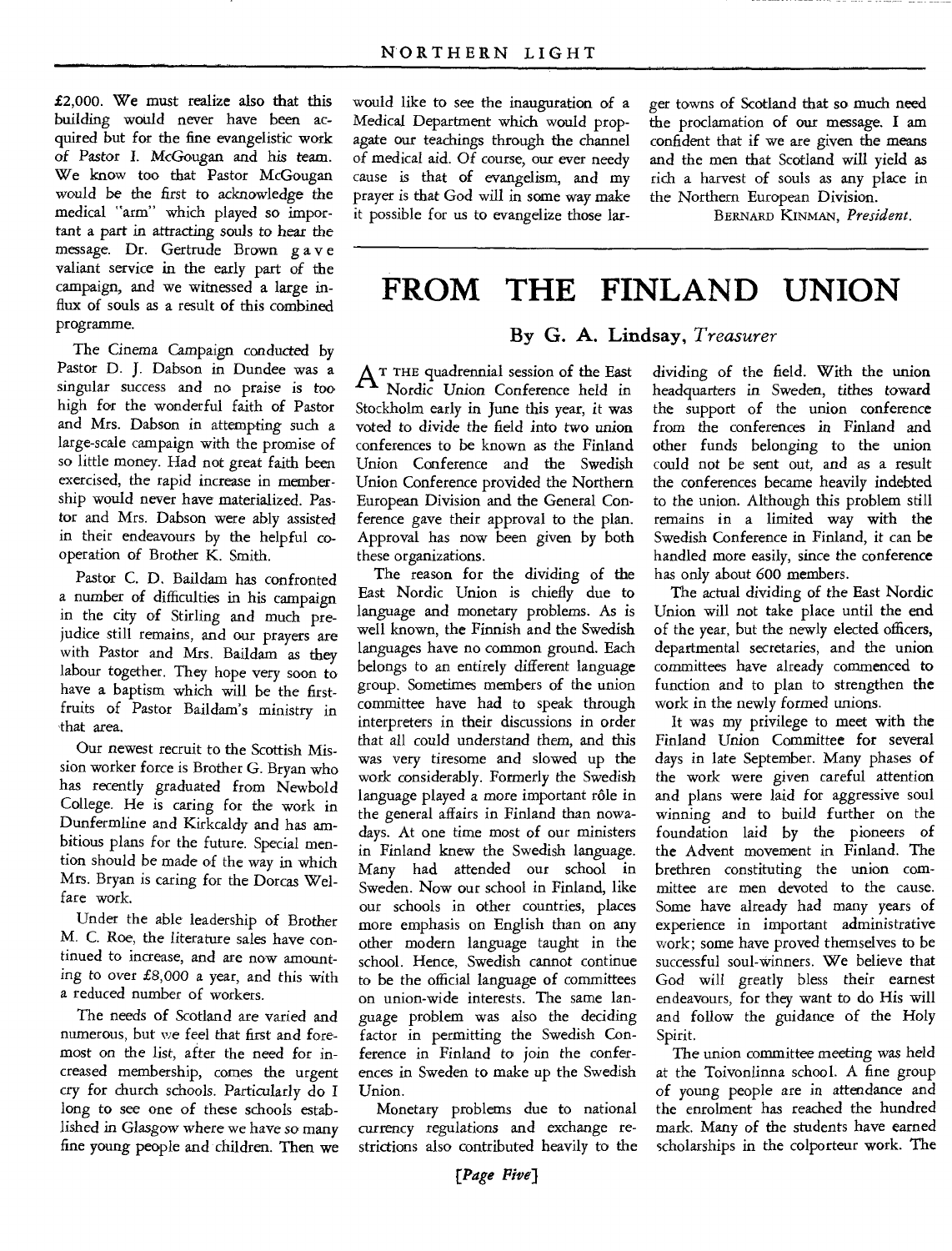summer sanitarium, carried on in the school buildings during the summer months, enjoyed the very best patronage. So much so, that they were not able to accept all who wanted to go there for treatment and care.

One great outstanding need in Finland becomes very evident when one travels and visits churches in Finland. It is the urgent need for houses of worship. Most of our churches hold the Sabbath services in rented halls or in private homes. A much more effective work could be done if there were more churches or chapels of our own in which our people could worship together.

In one city a brother, whom the Lord has blessed in a remarkable way in his business, that of producing health foods, has taken it upon himself to build a church for the Adventists in that place. Many of the members are working in his factory. The church, which can well serve as a model for other places, will seat about a hundred people and will cost when finished approximately from \$10,000 to \$12,000.

On this visit to Finland it was my pleasure and privilege to meet again dear old Brother Anders F. Lundquist, the very first Finn to accept the Advent message. He is now ninety-seven years old. He accepted the truth in Liverpool, England, seventy-one years ago in 1884, through the ministry of Brother Drew, who was a missionary among seamen. Brother Lundquist was then a mate on a Finnish sailing vessel. When he returned to Finland he testified to the truth in his native town, Raahe. In a letter written to the editor of the Swedish publication *Sanningens Harold* (The Herald of Truth) dated November 10, 1885, he wrote: "We are the only ones in Finland so far that keep the Sabbath of the Lord. I am a, seaman [mate) and I accepted the third angel's message in Liverpool last year through Brother Drew, and since I returned home I have kept the Sabbath holy. I have nearly all the books that the Adventists publish in English and some in Swedish, also many tracts.... I am writing so that you may know of my acquaintance with the truth and I believe it will be a joy to all God's children to learn that also in Finland there are some who are waiting for

Christ's soon return."

Yes, in one man's lifetime has come to pass what we see in Finland today. One of the earliest Adventists in Finland rejoices because of what he sees. The growth and stability of the Advent movement is a constant joy to him. Brother Lundquist still hopes to live to see the return of his Lord and Saviour to gather His own, but if God wills it otherwise he is satisfied to go to his rest for a little while. Our brother is now mostly confined to bed and is tenderly cared for by the wife of his second marriage, who has been a devoted worker in the cause for many years.

## **Institute of Scientific Studies for the Prevention of Alcoholism**

**E. W. Pedersen,** *Temperance Secretary* 

**T** EMPERANCE history was made when in August, 1955, the first European Institute of Scientific Studies for the Prevention of Alcoholism convened at the University of Geneva, Switzerland. The course, which lasted for two weeks, was sponsored by The International Commission for the Prevention of Alcoholism and The International Bureau Against Alcoholism, and had as its father the dynamic personality of Elder W. A. Scharffenberg, of the General Conference Temperance Department. Modelled after The Scientific Studies annually held at Loma Linda, it is the plan that this summer course at Geneva shall become a yearly feature of the temperance cause and programme in Europe.

Director of studies was Dr. H. Moller of our Gland Sanitarium, Switzerland, and secretary, Mr. Archer Tongue of The International Bureau Against Alcoholism.

One could not but feel impressed by the many eminent lecturers that had been secured; each one an expert and specialist in his particular field: Prof. Dr. Andrew Ivy of Chicago; Dr. L. Goldberg of Stockholm; Dr. E. M. Jellinek of Geneva; Prof. Henri Gachot of Strassburg who also served as a most capable interpreter; Dr. L. Fisher of Collonges; Dr. C. Van den Berg of the Hague; Dr. F. Mikie of Jugoslavia; Dr. U. Tuominen of Helsinki; Dr. Thalia Potamianos of Athens; Rector O. Sundet of Oslo; Mr. Groes-Petersen, chief of traffic police, Copenhagen; Mr. Cecil Heath of London; Dr. Beaven of Washington—just to mention some in order to show the wide area from which they had been drawn. Prof. Ivy and Prof. Goldberg were especially outstanding. The former is well known to us. Though not a Seventh-day Adventist, he could hardly be more Adventistic in his approach to the alcohol problem, as well as in his presentation and conclusions. Prof. Ivy is director of the Scientific Studies for the Prevention of Alcoholism at Loma Linda.

And what did we do? To enumerate a few of the subjects dealt with would indicate the nature and level of the course:

The Physiological Action of Alcohol.

The Pharmacological Mechanism of the Development of Alcoholism.

The Rôle of Non-alcoholic Drinks.

Economic Aspects of the Alcohol Problem.

The Drunken Driver. A Sociological Study.

The Importance of Temperance Education in the Prevention of Alcoholism. Alcohol and Work.

- The Rôle of the Government in the Prevention of Alcoholism.
- The Rôle of the Doctor in the Prevention of Alcoholism.
- Co-operation between the State and Private Organizations in Combating Alcoholism.
- The Fight Against Alcoholism as a Public Health Problem.
- Relations between the Men of Science, the Alcoholics Anonymous and the Movement Against Alcoholism.
- The Prevention of Accidents due to Intoxicated Road Users.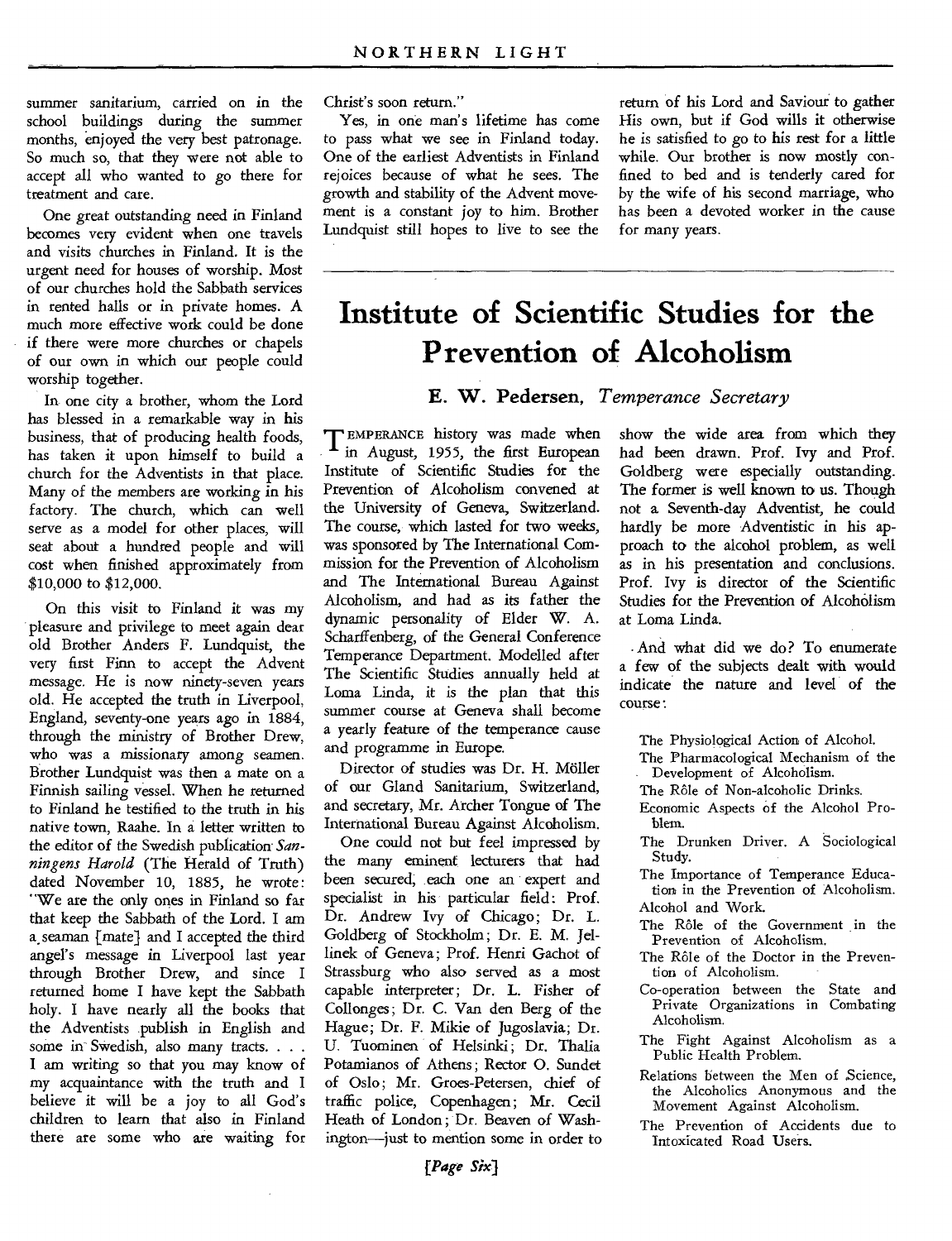- Under What Conditions Should Alcoholism be Considered as a Sickness?
- The Organization of the Control and Treatment of Alcoholics in a Swiss Canton.
- The Influence of Alcoholism on Future Generations.
- Legislation and the Alcohol Problem.
- The Historical Development of the Ideology of the Temperance Movement.
- Nutrition and Craving for Alcohol.
- Alcoholism and Heredity.
- The Sociological Aspect of the Alcohol Problem.
- The Educational Aspect of the Alcohol Problem.
- The Rôle of Women in the Prevention of Alcoholism.

Governor Wagnsson of Sweden who is chairman of the Board of Directors of the Institute and also the president of the International Commission, European Section, presided at the first meeting and introduced His Excellence, Prof. Dr. K. F. Gokay, Governor-mayor of Istanbul who delivered the opening address. Students had come from near and far, from many countries and different walks of life. Eighty-four names were on the roster, but about one hundred were in attendance. The Adventists were well represented ; so much so that a delegate (a Catholic father) observed to someone that the Adventists were too numerous and too much in the picture. Our own Division had supported this new temperance venture very strongly and sent the following delegates: Ingrid Albiner, Sweden; D. Karlsson, Sweden; H. Mandell, Finland; A. Unhola, Finland; A. Varmer, Denmark; F. J. Voorthuis, Holland; C. D. Watson, Britain; E. W. Pedersen.

Even though, as Governor Wagnsson remarked in his opening speech, "This Institute is an experiment, and we shall learn from our mistakes," it can truthfully be said that it was a success. Not only were the lectures good, but the discussions following each one were fruitful. It became quite evident that the teetotallers had the advantage of an unassailable position over their moderate friends. It was obvious that those who will be won over to the other point of view are the moderates.

At Geneva we felt, as we did at Loma Linda last year, the tremendous amount of good-will toward us, even interest in us, from others because we can speak temperance with them and they with us. Surely, temperance is a worthy cause in itself. But it is more than that. It is part of our great Advent message. We must give it the place it deserves.

The strength of the temperance work lies in its divine purpose. Education and enlightenment is the need of the hour. People must be given the facts about alcoholism. Also in this respect must men be told the truth, and the truth shall make them *free.* We believe that the spiritual man enters very prominently into the temperance picture; so do many others. Surely, we need to move into the position God has assigned us in the temperance movement of our day: "In the forefront of the battle."

The Geneva Institute is a move in the right direction. It calls for our prayers, our interest, and support.

#### New Year Greetings

*(Concluded from page 1.)* 

events everywhere proclaim earth's closing days. On every hand and in every land the futility of man's endeavours to remedy the world's ills is becoming more tragically evident. The intervening hand of God alone can do it, and surely that hand cannot be long restrained. In these few remaining *years—if* indeed years there be—let there not be on our part a word, an act, or a prayer withheld that might direct the multitudes around us in the way of the kingdom.

In this spirit, therefore, let us cross the threshold of the New Year. Let us remember that in the supreme task before us, as well as in our own individual *lives,* there is adequate power for all our need. He who said, "All power is given unto Me in heaven and in earth," still says, "Lo, I am with you alway, even unto the end of the world." With that promise before us, the year 1956 must surely witness unprecedented *advancement* in the lives and service of every worker and member in the Northern European Division. And this is our New Year's wish for you. A. F. TARR.

#### Inisha, Nigeria

#### *(Continued from page 3.)*

Okuku, President of Odo-Otin District Council, thanked the Seventh-day Adventist Mission for their good medical work, and the Regional Government for the £1,000 grant."

This gay day with its activities for the people of Inisha was well covered by the Press and a half-hour government sponsored radio programme broadcast recordings of this *day's* high-lights over Radio Nigeria.

But the medical work has brought far more than temporal blessings to the community of Inisha through the practice of medicine. Thousands of patients and their relatives have heard of the blessed truth that we as a people hold dear by the spoken word, by the prayers, and through the literature ministry that is carried on daily at this medical centre by its consecrated staff.

In August this year, just one month before the opening of this medical unit, twenty-two souls gave their hearts to the Great Physician at the *close* of an intensive effort put on by the hospital chaplain of the Seventh-day Adventist Hospital, Ile-Ife, who went to Inisha for some weeks for the purpose of conducting the effort.

The town fathers have given a very splendid piece of ground just across the main highway from the Inisha Maternity Centre upon which our Mission will eventually erect a church building. I say eventually, because the financial resources of our yet relatively small company of believers at Inisha are not great. But I have faith to believe God will provide the means as He has impressed the hearts of those who have means in times past to give.

May Inisha Maternity Centre, operated by the Seventh-day Adventist Mission, be a strong tower of spiritual and temporal blessing to the people of Oshun County, Nigeria, British West Africa.

"Even though on the right track, you'll be run over if you sit there."

"When I dig another out of his troubles, I find a place to bury my own."